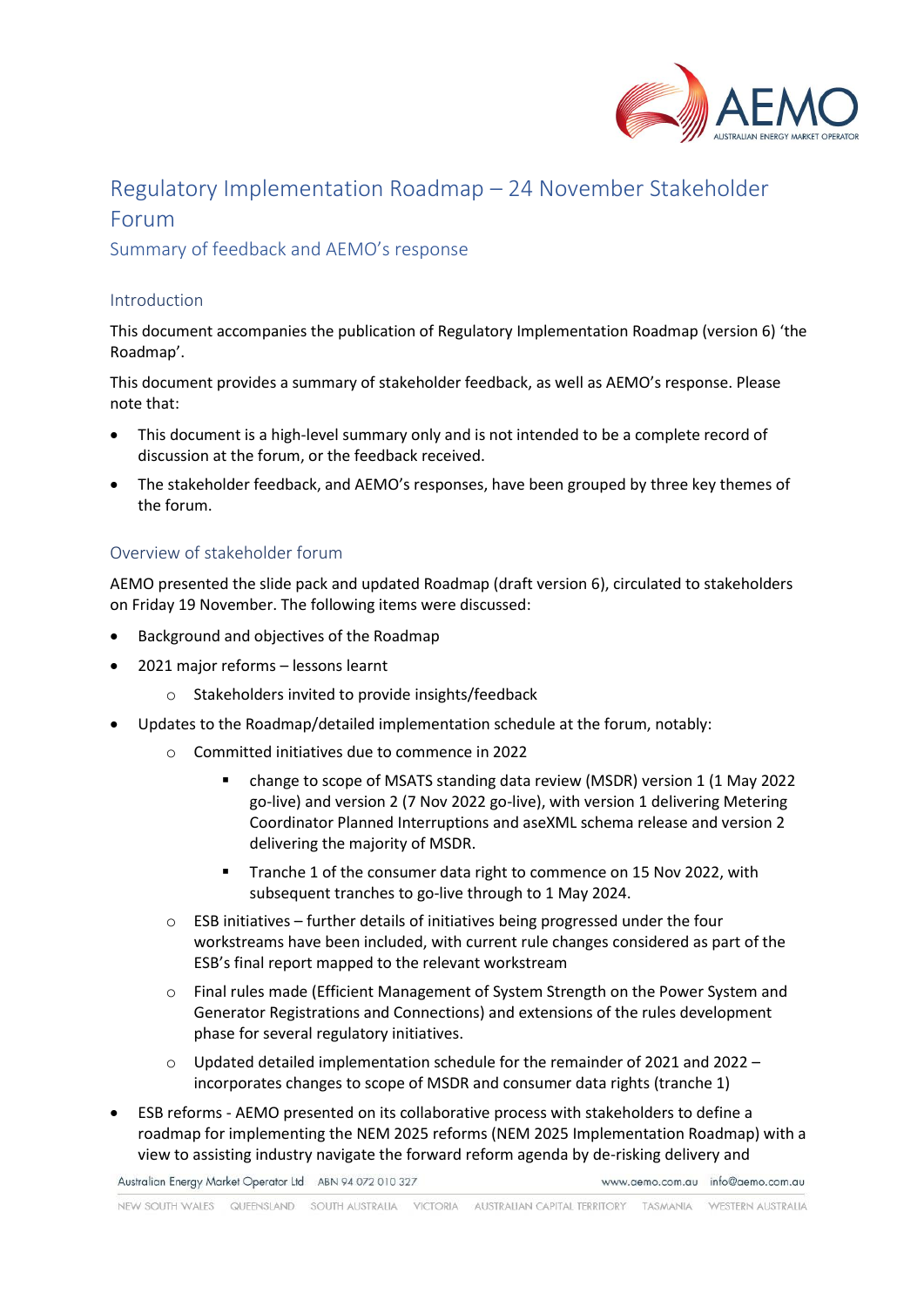

informing implementation timings. The Reform Delivery Committee has been established to guide the roadmap. Stakeholder feedback is sought on industry pain points, opportunities that could be leveraged and factors that can be considered when scoping initiatives.

• Next steps – Stakeholder feedback was requested by 15 December 2021 on lessons learnt, the roadmap (draft version 6) and the approach to managing implementation of ESB reforms/role of the Reform Delivery Committee. AEMO plans to publish version 6 of the roadmap on before the end of 2021.

## Stakeholder feedback and AEMO's Response

Below is a summary of the feedback provided during the forum and through the five submissions received, as well as AEMO's response to the feedback.

#### Lessons Learnt – Stakeholder Feedback

- Implementing a large number of reforms simultaneously made it difficult to deliver on time and within budget. Delivering compliance requirements and internal programs of work is challenging and the roadmap has been an important tool in assisting businesses to plan their program of work.
- Multiple stakeholders indicated that better transitional management is required to support reform delivery (i.e. where the success of a reform is dependent on a participant transitional activity, then this needs to have a mandatory obligation for transition rather than a voluntary transition). One stakeholder specifically noted the value in allowing AEMO to undertake procedural and technical impact assessments as early as possible, to inform the potential scope of bundle reforms and the adequacy of implementation periods. Where this is not achievable ahead of a Final Determination being made, the stakeholder suggested that it would be prudent to factor additional time into the transitional period and/or establish a target implementation window (rather than a single fixed date) to account for such an assessment and allow the implementation date to be revised if required.
- Contingency arrangements require greater thought at the beginning of the process, to avoid having to balance the effort of contingency planning later in the process with effecting the regulatory change itself. In particular, this refers to a more flexible mechanism to change implementation dates rather than going through a rule change process.
- Moving deliverable dates for initiatives, such as five-minute settlement and more recently MSDR, has downstream impacts for industry – resourcing implications, additional burden/cost of having to adjust deployment schedules, potential adverse impact for planned internal system improvements, additional burden of dealing with the development of various and overlapping versions of procedures.
- With the large number of document versions it has been difficult to keep track of marked-up changes. There is a need to have a clearly understood method for displaying amendments. It may be worthwhile to limit version changes to two per year, rather than having numerous consultation versions.
- Bi-annual fixed delivery timeframes could streamline the roadmap and drive some efficiencies, allowing participants to better manage, co-ordinate resourcing and budget for their implementation requirements. Reform initiatives could be sized and phased to be smaller, manageable changes.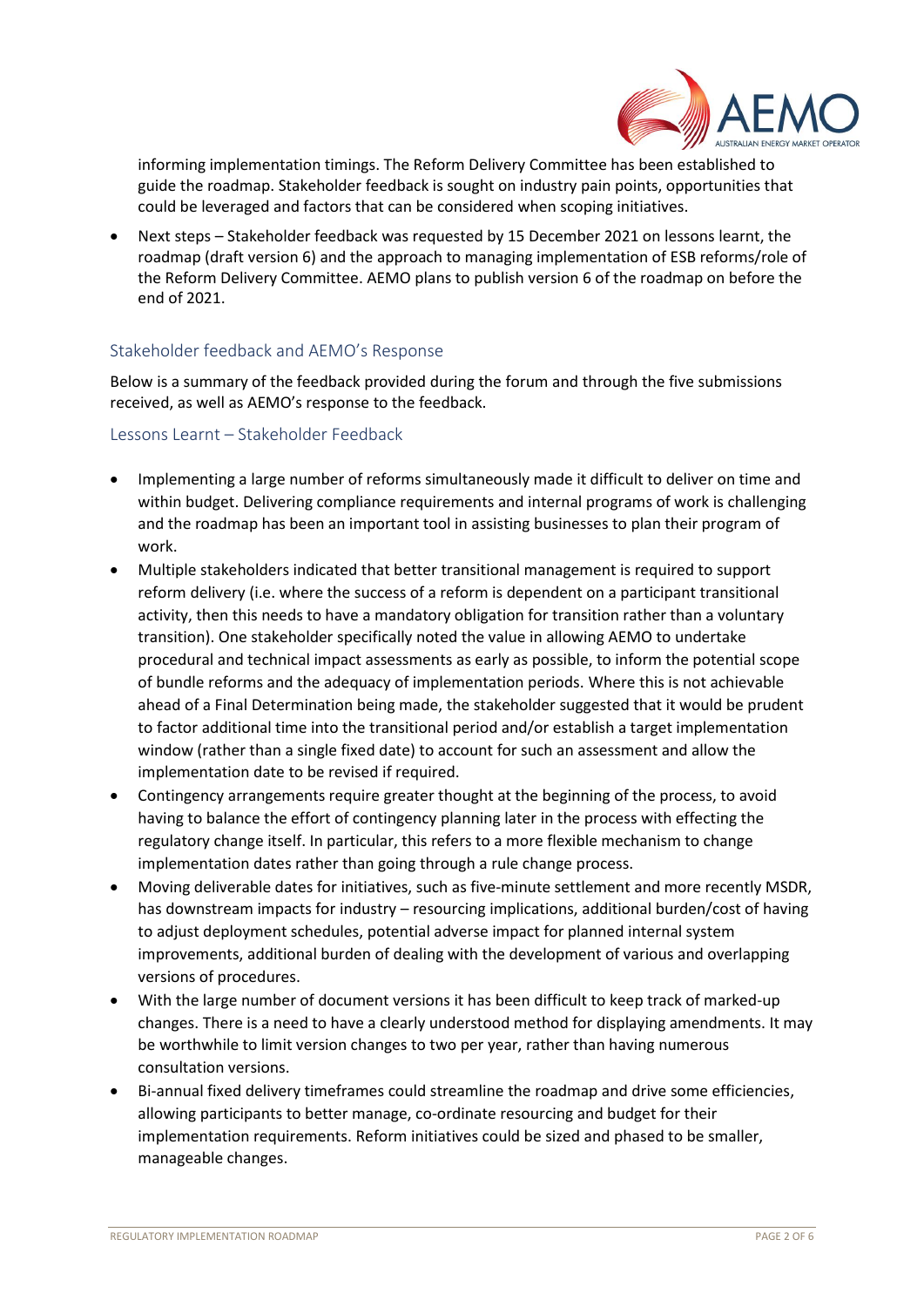

- Any proposed major changes to commencement dates should be communicated via a change communication notice rather than incorporated into meeting slide pack.
- It may be worthwhile reinstating regular participant meetings (e.g. MDP, MPB, MC) to discuss how best to tackle the challenges the industry is facing
- Industry testing is beneficial in allowing participants to determine and implement change requirements and assess how well they are placed for delivery
- Cutover timing requires more consideration, with a couple of stakeholders supporting weekend cutovers to limit impact on BAU functions. Consideration should be given to minimising customer impacts (i.e. processing service order requests)
- Cutovers could be more effectively managed by having an open forum for each cutover as each project goes live, assisting participants and avoids having to raise individual emails
- Roadmap does not capture jurisdictional regulatory change processes or Issue/Change Forum (ICF) changes implemented through Electricity Retailers Consultative Forum and industry's capacity to deliver changes is impacted by these initiatives
- Consideration at the design level stage as to the number of IT people that could be required across industry, not just AEMO/per project basis
- The need to recognise the continued effort required after go-live for major reforms plan and indicate a post go-live (hypercare) timeframe supported with quick turnaround times

## Lessons Learnt - AEMO Response

- Better transitional management and contingency arrangements may be considered and addressed through the rule making process. For complex rule changes requiring extensive system changes, participants and AEMO can consider proposing, as part of the rule change process:
	- o mandatory transitional obligations for participants/AEMO (would require more upfront analysis),
	- o commencement dates are predicated on pre-requisite requirements being met in advance of go-live, otherwise continency arrangements are triggered.

The need for contingency arrangements is likely to be reduced with appropriate transitional arrangements to better the staged delivery.

- AEMO considers moving commencement dates only as a last resort when delivery risk cannot be effectively mitigated. AEMO understands that there may be additional costs for participants and AEMO alike. A collaborative industry-wide approach should be adopted to managing such risks.
- AEMO acknowledges stakeholder comments on the complexity and difficulty in tracking the version control of AEMO procedures. AEMO is seeking to limit these administrative issues where possible, particularly for complex rule changes. For instance, as part of AEMO's implementation plan for integrating energy storage systems final rule, AEMO is seeking to schedule the updates to existing procedures/development of new procedures is a way that limits this issue.
- AEMO is supportive in principle of bi-annual fixed delivery timeframes. This scheduling approach can be considered through the NEM2025 implementation roadmap process to inform the reform delivery timetable, subject to rules requirements being observed.
- With regards to communication protocols around changes of effective dates, AEMO conducts minor amendment processes. Upon initiation AEMO issues notices of minor amendment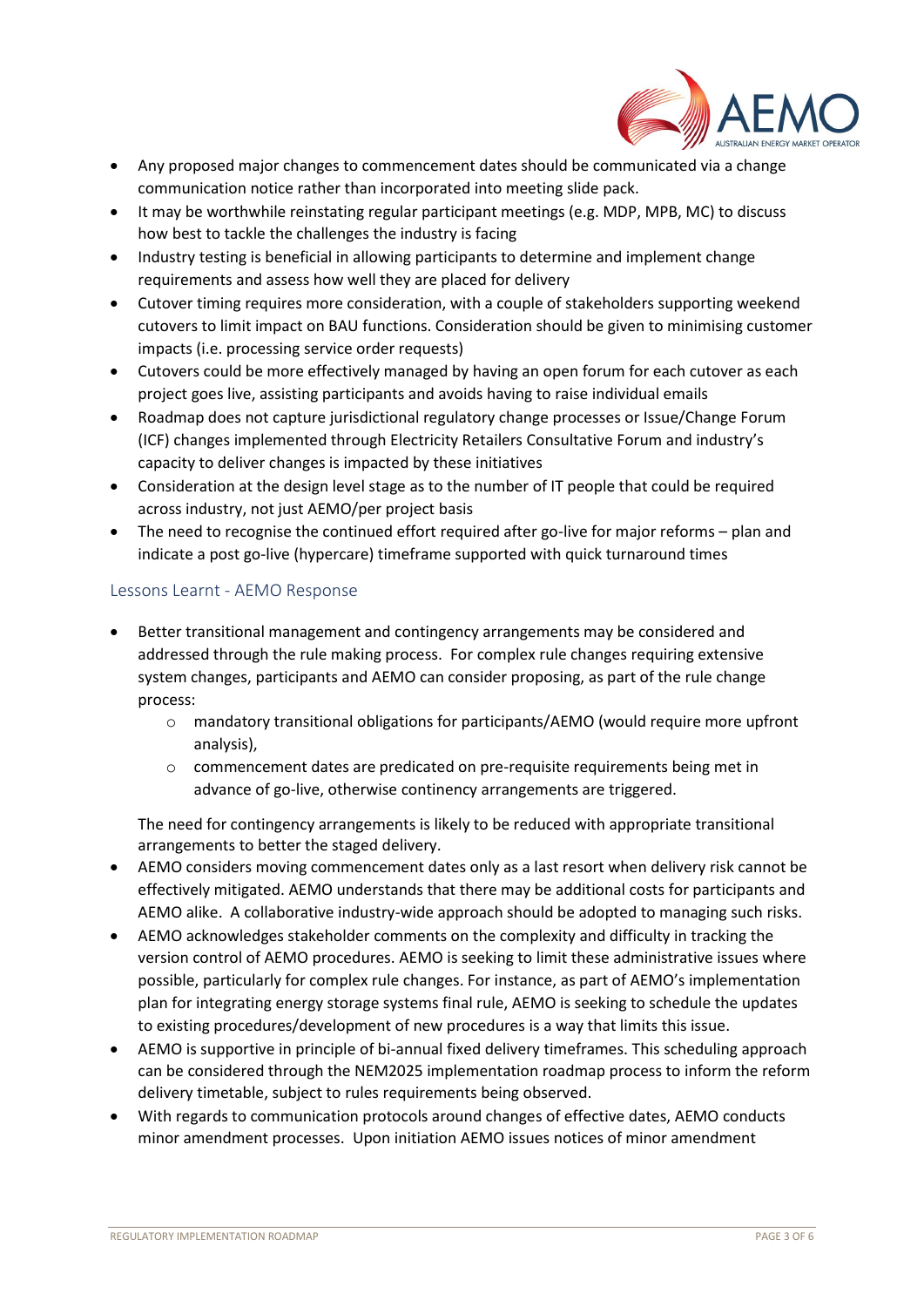

processes to relevant parties as well as communicating via AEMO's regular communications email.

- Industry testing will continue to be a critical component of implementation of key regulatory initiatives.
- With regard to managing cutovers, AEMO is open to giving consideration to cutover forums if there is broad support for such an approach
- AEMO understands that jurisdictional regulatory initiatives can impact industry's capacity to delivery other reforms, as this often involves using the same limited resources. AEMO proposes to take a 'by exception' approach given that preliminary investigations suggest that a consolidated view of jurisdictional regulatory initiatives is not readily available/maintained. If through the regulatory roadmap forum process, there is consensus among a number of stakeholders that a particular initiative should be included, and it meets the criteria of the AEMO regulatory roadmap (i.e. the initiative has a significant IT system impact and/or is strategic in nature and requires an industry-wide coordinated response) then AEMO will consider including it in the final version. To keep track of jurisdictional programs more broadly, stakeholders may wish to approach their relevant industry body.
- AEMO notes that ICF changes may require participants to make system changes however AEMO has little understanding of the level of impact on participants' systems. Where there is a consensus among a number of stakeholders that the impact is material, AEMO may include ICF changes. AEMO does consider opportunities to align effective dates across release dates.
- AEMO believes that there is merit in formally recognising a "hypercare period" following the commencement of a key regulatory initiative.

## Draft Regulatory Implementation Roadmap – Stakeholder Feedback

- Request to add the National Electricity Law (NEL)/National Electricity Rule (NER) changes for Consumer Data Right to the roadmap, noting NMI standing data changes
- Stakeholders sought confirmation of delivery of versions 1 and 2 of MSDR (ie 1 May 2022 and 7 November 2022) and CDR tranche 1 (15 November 2022) as per the draft roadmap,
- Stakeholder commented that the gas regulatory frameworks review to accommodate hydrogen/renewable gases likely to be significant change and expectation to deliver sooner rather than later
- Request to include Victorian Energy Minister's Declared Wholesale Gas Mechanism (DWGM) distribution connected facilities rule change as a separate line item on the roadmap
- Request to capture participant implementation requirements on the roadmap even if AEMO has no system impacts, for example electricity B2B v3.7 which requires IT changes for industry but not for AEMO,
- Request for the roadmap to have space to accommodate BAU changes stakeholders highlighted that many of the new reforms will not directly impact small customers and that BAU changes that do impact small customers may not be given precedence as a result e.g. making MSATS real time
- Request for further details on preparation work/milestones to implement gas transparency measures changes.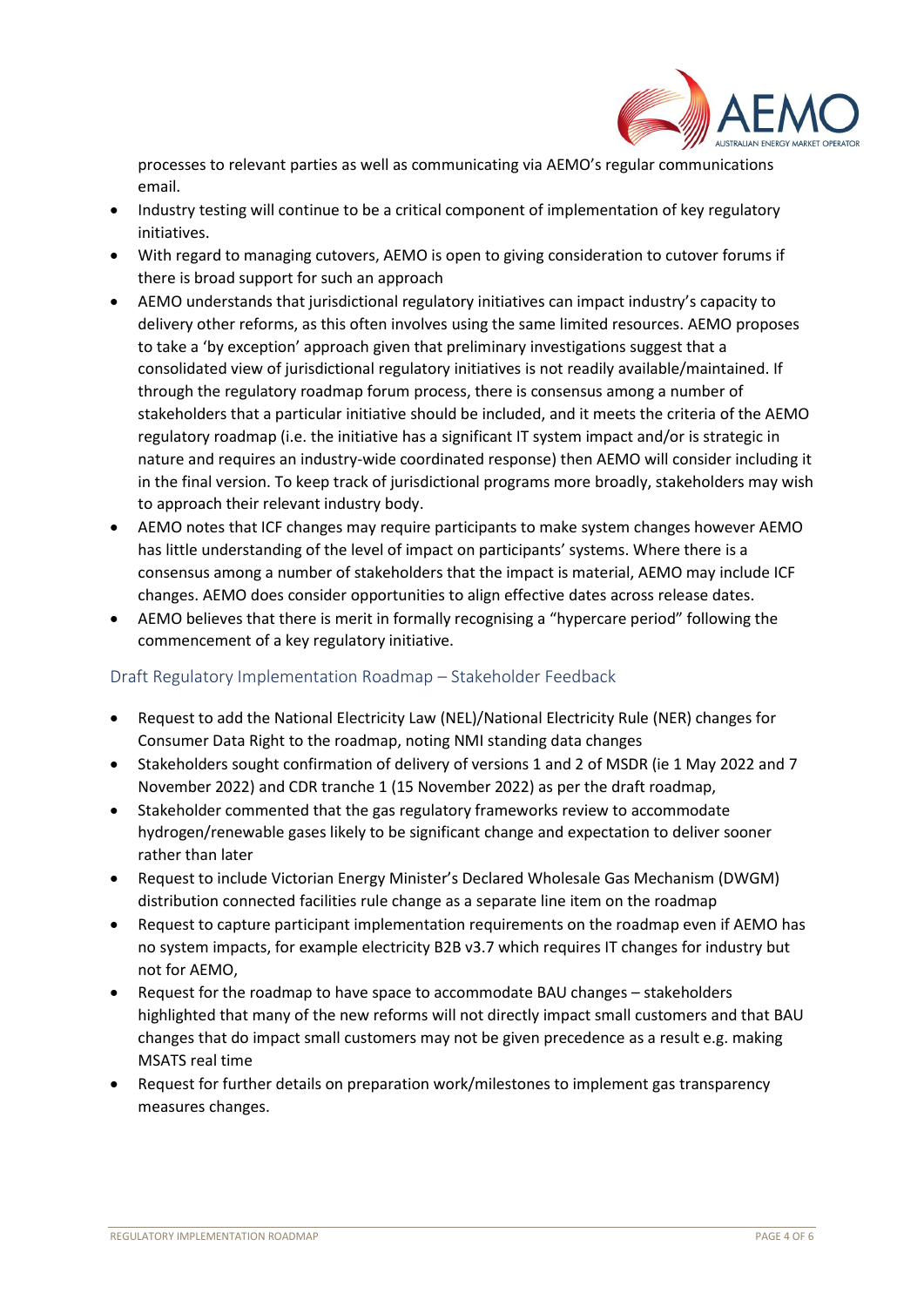

#### Draft Regulatory Implementation Roadmap – AEMO Response

- In response to stakeholder feedback the following initiatives have been incorporated into the roadmap (version 6):
	- o Electricity B2B changes v3.7,
	- o NEL/NER changes for consumer data right,
	- o DWGM distribution connected facilities rule change.
- AEMO confirmed delivery of version 1 and 2 of MSDR and tranche 1 of consumer data right in 2022. AEMO commenced a minor amendment consultation process on 3 December 2021 to reschedule the implementation date of a number of MSDR changes to 7 November 2022.
- AEMO has informed the Gas Wholesale Consultative Forum of the delay in the legislative package being passed by the South Australian Parliament. Noting that it is unlikely that the national gas law amendments will be made before May 2022, AEMO will continue to progress release updates into the Gas Bulletin Board with its functionality inactive until a later date. AEMO sent an update email to Gas Bulletin Board distribution list advising of changes that participants need to be aware of.
- AEMO will rely on stakeholders to advise of BAU changes with significant IT uplift requirements that need to be accounted for in the context of the regulatory implementation roadmap process. Further consideration is needed as to how particular BAU changes might be accommodated alongside key reform initiatives.

## ESB Reforms/Reform Delivery Committee – Stakeholder Feedback

- Need to consult the right people, and in particular smaller participants, as they often do not have the resources to keep up-to-date with regulatory changes,
- Stakeholders sought any insights as to potential timing given solutions/reforms not identified in some cases,
- Stakeholders asked whether scenario analysis will be undertaken through the roadmap process, e.g. around capacity mechanism,
- Need for BAU changes and resourcing requirements post go-live of major reforms to be considered in developing roadmap,
- Value if the roadmap helped industry determine when to implement a work-around versus deploying IT upgrades/solutions,
- NEM25 reform impacts to metering service providers will need to be reviewed and considered once the AEMC's Metering Services Review has been finalised.

## ESB Reforms/Reform Delivery Committee – AEMO Response

- A collaborative approach on the delivery of ESB reforms through the RDC will improve the likelihood of success
- AEMO has established a dedicated webpage for the RDC [\(AEMO | Reform Delivery Committee\)](https://aemo.com.au/en/consultations/industry-forums-and-working-groups/list-of-industry-forums-and-working-groups/reform-delivery-committee) which sets out membership, meeting slide packs and meeting minutes
- At this stage, it is premature to have any certainty around timing of many of the initiatives given that some require development of high-level designs or further investigation. The development